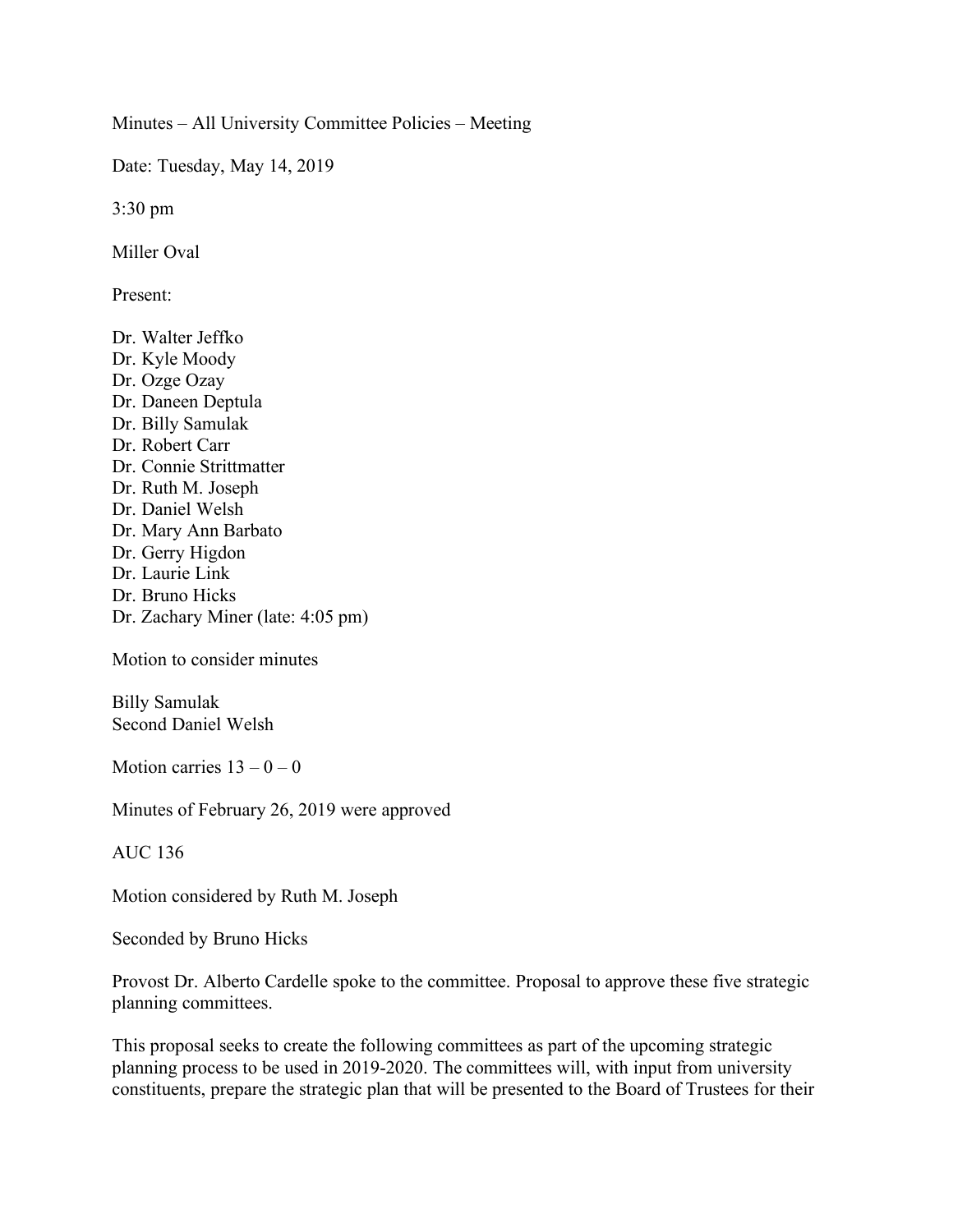approval. The following committees shall be established in accordance with the terms of the MSCA agreement.

Discussion of the proposal started at 3:36 pm.

Dr. Jeffko asked if the committee names were represented on the proposal. Dr. Cardelle responded that these committees were described through their names/titles. Dr. Carr asked if the committee had considered the phrase "anchor institution" found within the description of the last committee had been seen as a problem.

Dr. Cardelle stated that they were not seen as superior or inferior.

Dr. Higdon stated that the names of the committees were inappropriate. Dr. Higdon also pointed out that the committees did not have the amount of members. Dr. Cardellle pointed out that he was carrying over the language from the previous year's application.

Dr. Higdon pointed out that he would have changed it. Dr. Samulak asked if anybody had read the minutes to the AUC Curriculum Committee to note their findings from the meeting. Dr. Cardelle pointed out that they were not available due to the meeting having occurred the day prior, and that the proposals were passed through that committee.

Dr. Higdon stated that the committee titles were too vague and broad. Dr. Samulak asked if the committee titles could be written as "Name: Description." Dr. Cardelle stated that we could propose amendments.

Dr. Carr stated that the previous committee work had highlighted the specificity of the committee.

Dr. Joseph asked what the purpose of the committees were.

Dr. Higdon asked what the purpose of the "Steward" was. Dr. Cardelle stated that this emerged from Boards of Higher Education, how the relationship between the university and the city of Fitchburg was developed and would continue to develop.

Dr. Cardelle stated that the committees would have a kickoff period lead by a facilitator.

Voting on the matter

Approve 11 approved  $-0$  nays  $-2$  abstentions

Motion carries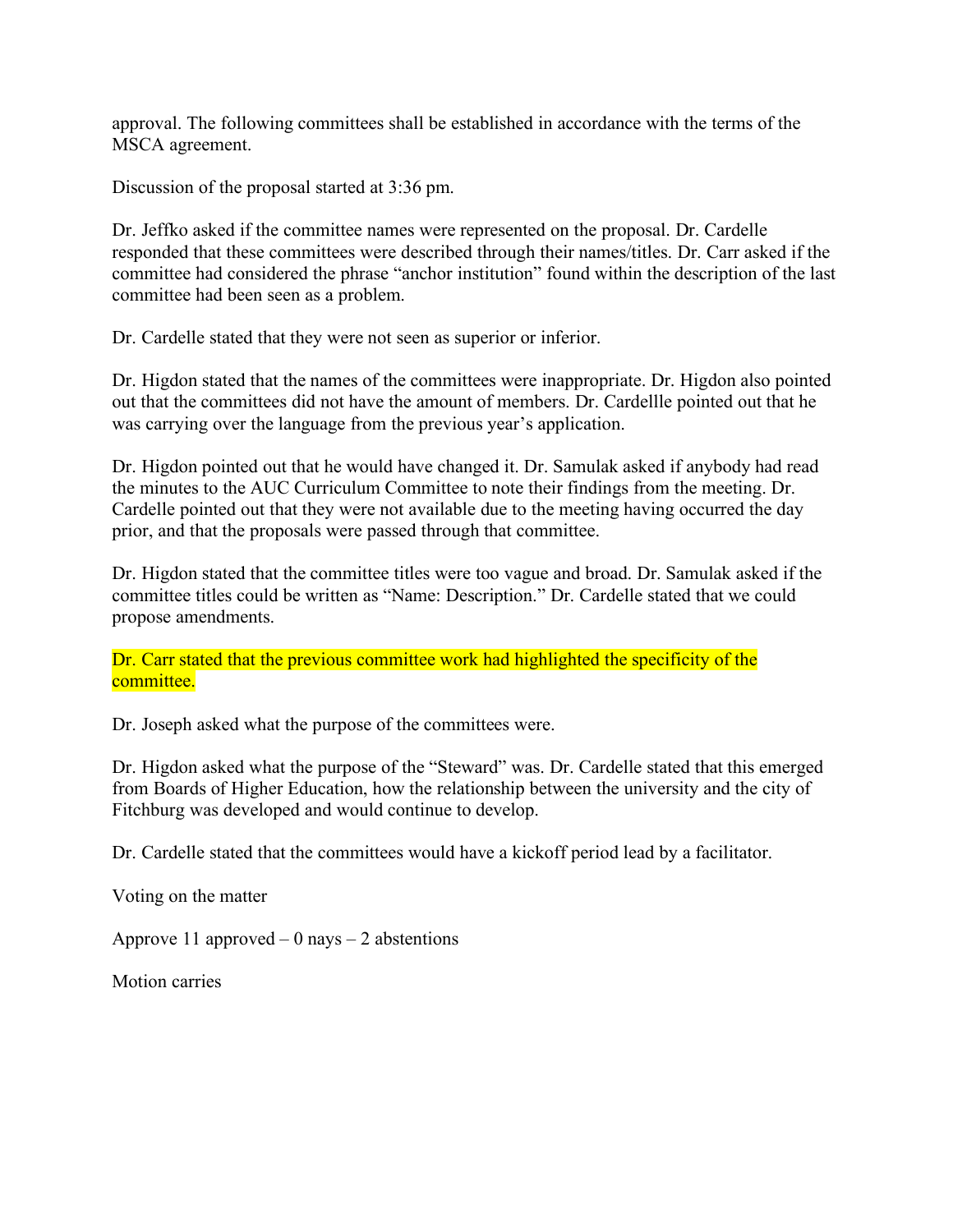Motion to consider AUC 142

Laurie Link motions Billy Samulak – Seconded

The university required GPA for graduation is a 2.0, and there are programs that require internships but do not have minimum GPAs. It is an inconsistency highlighted by the BHE. This policy change does not preclude indidual departments from having a higher GPA for placement.

The rationale is to make the university-wide policy of a 2.0 GPA required for the university, and that departments with a higher minimum GPA for internship will not be inconvenienced.

Dr. Carr asked whether this would actually benefit the university. Do we really get stronger as a university from this?

Dr. Cardelle replied that deans receive many petitions as a result of the existing 2.5 GPA requirement, which means that more students will be able to graduate, and that this would give every department flexibility.

Dr. Joseph stated that the Education department is represented by their students. She asked what it would represent to the community regarding these standards. Dr. Cardelle stated that this represented a contradiction that they could find a job but not graduate.

Dr. Higdon asked Dr. Carr about the Communications Media requirement of 2.5 GPA for internships. Dr. Carr stated that the 2.5 GPA represents a professional standard for the department. Dr. Carr referred to Dr. Moody, who responded in the affirmative.

Dr. Joseph stated that they have a 2.75 GPA requirement in Education for internship.

Dr. Higdon stated that this would potentially force Communications Media to lower their standards.

Dr. Hicks stated that the professional level was a requirement for high quality licensing programs, and therefore programs should maintain their own departmental standards. He mentioned that departments also provided scaffolding for different levels and students.

Dr. Cardelle stated that the university would never force departments to lower their standards. He brought up the example of Nursing, stating that the university stood behind Nursing's existing GPA standards for graduation when they were challenged.

Dr. Samulak brought up whether B&C would be in trouble due to inconsistencies, and Dr. Cardelle stated that this was not the case.

Dr. Welsh asked whether this would force students to change majors due to program standards.